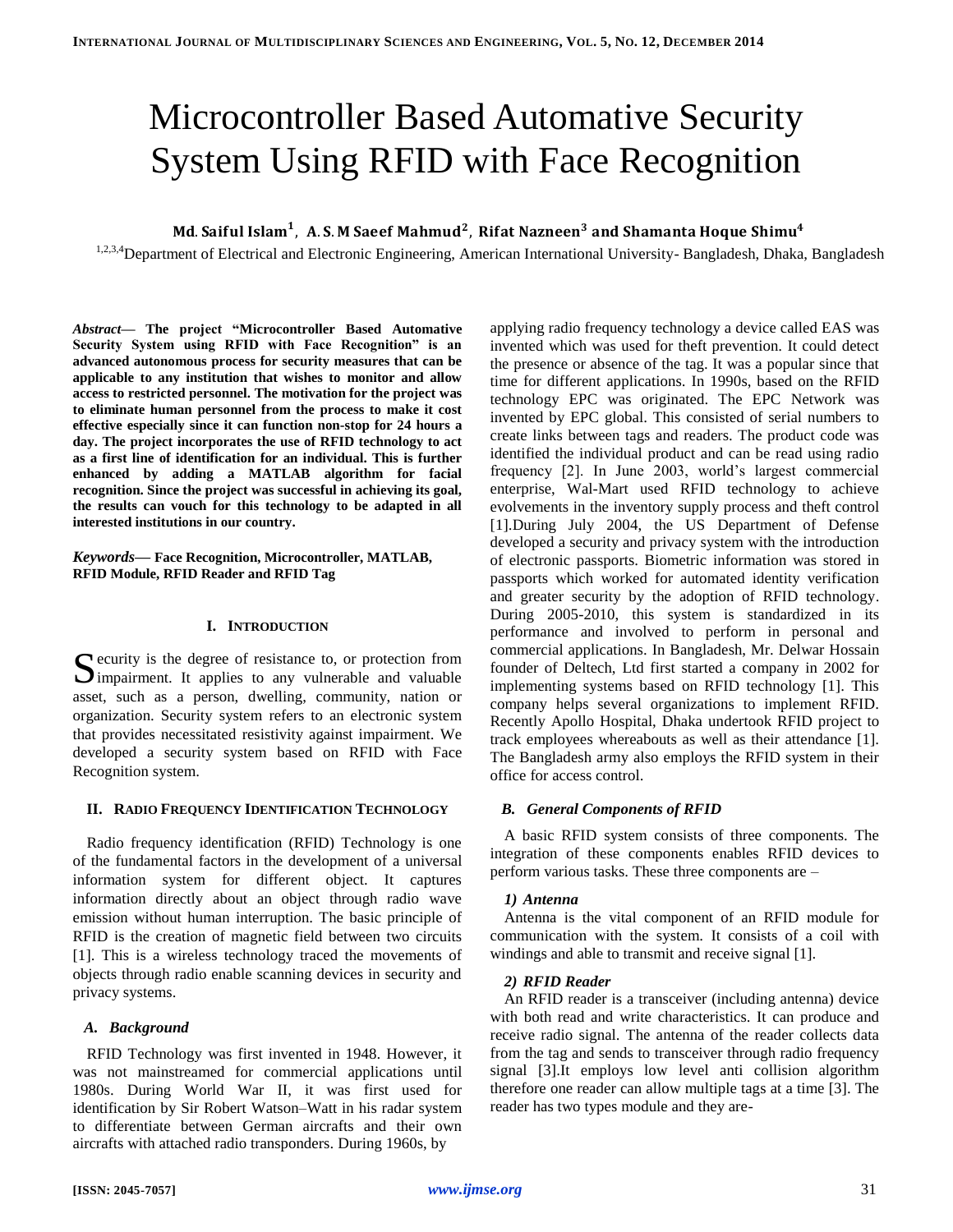- RF module: An RFID reader contains an RF module which acts as both transmitter and receiver radio frequency .The transmitter consists of oscillator which produce carrier frequency, a modulator impinge data commands upon this carrier signal and an amplified it to wake up the tag [1]. The receiver has demodulator to extract the returned data and an amplifier to strengthen the signal for processing [4]. This signal then passes to the control module for progress.
- A control module is a significant element for an RFID reader to control the reflected signal from the receiver to convey the data in the host computer. The control unit is formed of microprocessor which employs an operating system and memory to filter and accumulate the data signal [1].

## *3) RFID Tag*

It is a portable device having an RFID system capable of data transmission is called a tag or an RFID transponder. It is a combination of a microchip and an antenna. The microchip has an internal memory which stores informational data. The antenna transmits the data to the reader when the tag is activated and provides identification of the tagged product [3]. Depending on the range of frequency and required power tags are three types and the are-

- Passive RFID Tag: The passive RFID tag does not contain any power supply. The power is supplied by the reader. Reader emits the electromagnetic waves to induce a current along the tag's antenna. Therefore the tag draws power from the reader and energizes the circuit in the tag. These tags are mostly used in low – frequency system and cheaper in cost.
- Active RFID Tag: The active RFID tag has an internal power source which is used to produce a signal in response to a reader. This uses in high frequency system and more expensive.

# **III. FACE RECOGNITION**

An image of the face is the identification of a person which contains physical information about the person that can be used for security reasons and access control. Therefore, images play the single most significant role in human perception [5]. Comparison of different images through technology is creating a bond between human and machines. A person's face which needs to be recognized is compared with a facial database and this process is known as Face Recognition (FR). Face recognition is a biometric phenomenon that recognizes faces which are already stored in databases [5]. It detects various facial expressions, viewing positions and color segmentations to recognize people without realizing them that they are analyzed. The methodology in our project heavily depends on feature extraction algorithm under the PCA method. This algorithm has generated with MATLAB using image processing toolbox where the equalization occur.

# *A. Classification of Face Recognition System*

The images of faces of people can be identified through some categories of face recognition for security purposes. Face recognition system has two category verification of an image and face identification.

- Face Verification is 1:1 match that compares a face image against a template face image [7]. The face image of one person is identified according to some facial features and verifies it with the stored face image in the network [5].
- Face identification is the main part for face recognition. Face identification is 1: N match that compares a probe face image against all image templates in a face database [7]. Two approaches are used to detect the human faces which are color segmentation and genetic searching. In color segmentation approach makes use of skin color to isolate a face [8]. Here an RGB image converted into YIQ space to detect the presence of skin color value in image. Whether, in genetic searching space is reduced by applying it to search for the expected face regions of the image in grayscale mode [5].

#### *B. Feature Extraction Methods*

This method is used to detect the local facial feature such as eyes, nose, mouth etc and inserts it as input data [8], [7]. For utilizing this method, edge detection is used to reliably find the features [9]. Through this method the location of facial features points are obtained to find the initial. The two approaches that computes this method are geometry based approach and template – based approach.

- Geometry based approach creates the relationship between those facial points. It can reduce the input facial image to a vector of geometric features [9] and identify eyes, mouth, nose etc of facial features using vertical edge map. Geometric – based approaches use geometric information such as features relative positions and sizes of the face components as a features measure [8].
- Template- based approach is a standard face pattern matched with the located face components of the original face image to recognize the face [8]. The method is known as deformable template approach. The deformable templates are specified by a set of parameters which uses a prior knowledge about the expected shape of the feature to guide the contour deformation process [11].

#### **IV. MICROCONTROLLER**

A microcontroller is a small computer on a single integrated circuit containing a processor core, memory, and programmable input/output peripherals. Selecting the correct microcontroller for our work is quite important part of our goal. Issues like technical features, availability of resources, costs and many more are to be considered before selecting a microcontroller. PIC16F876A microcontroller is used to program every output. It controls the entire security system. It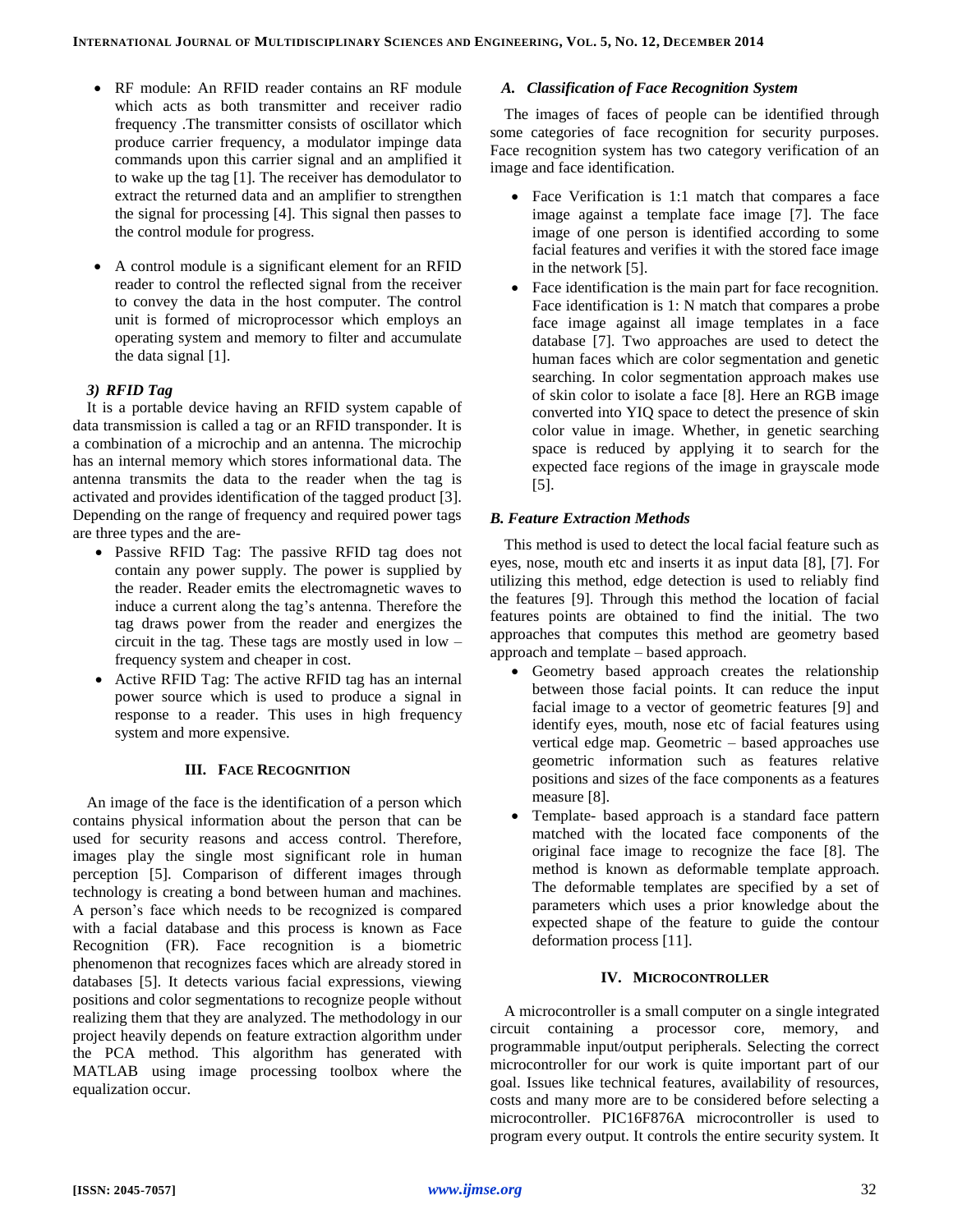has 28 pins but for this project only few of them are used. This system produces output according to what is programmed on the PIC microcontroller. The operating frequency of PIC16F876A is 20 MHz

#### 28-Pin PDIP, SOIC, SSOP



Fig. 1. Pin Configuration of PIC16F876A

#### **V. HARDWARE IMPLEMENTATION**

The following block diagram (Fig. 2) is a sequential approach of our work.



Fig. 2. Sequential Approach

#### *A. Hardware Sequence*

When the power is turned on, the RFID reader module reads the ID number from the scanned card. Microcontroller then takes the data from RFID reader module and the ID number is displayed on LCD. Then Microcontroller compares the ID number and displays the respective "ACCEPTED" or "REJECTED" message on LCD. Then, the relevant Data is sent over to PC. This only happens if a match occurs in the hardware level. Readily afterwards, RFID reader module gets ready for the next scan.

After receiving data from UART terminal, user image corresponding to the received data is extracted from the database. A database is a folder of respective user images. Then, a snapshot of the incoming users face is taken by the camera and comparison between the extracted image and snapshot is carried out. If the images match, then the user is allowed to access the secured area.

## **VI. EXPERIMENTAL RESULTS**

### *A. Circuit Diagram*



Fig. 3. Circuit Diagram

## *B. Proteus Simulation*



Fig. 4. Accepted Case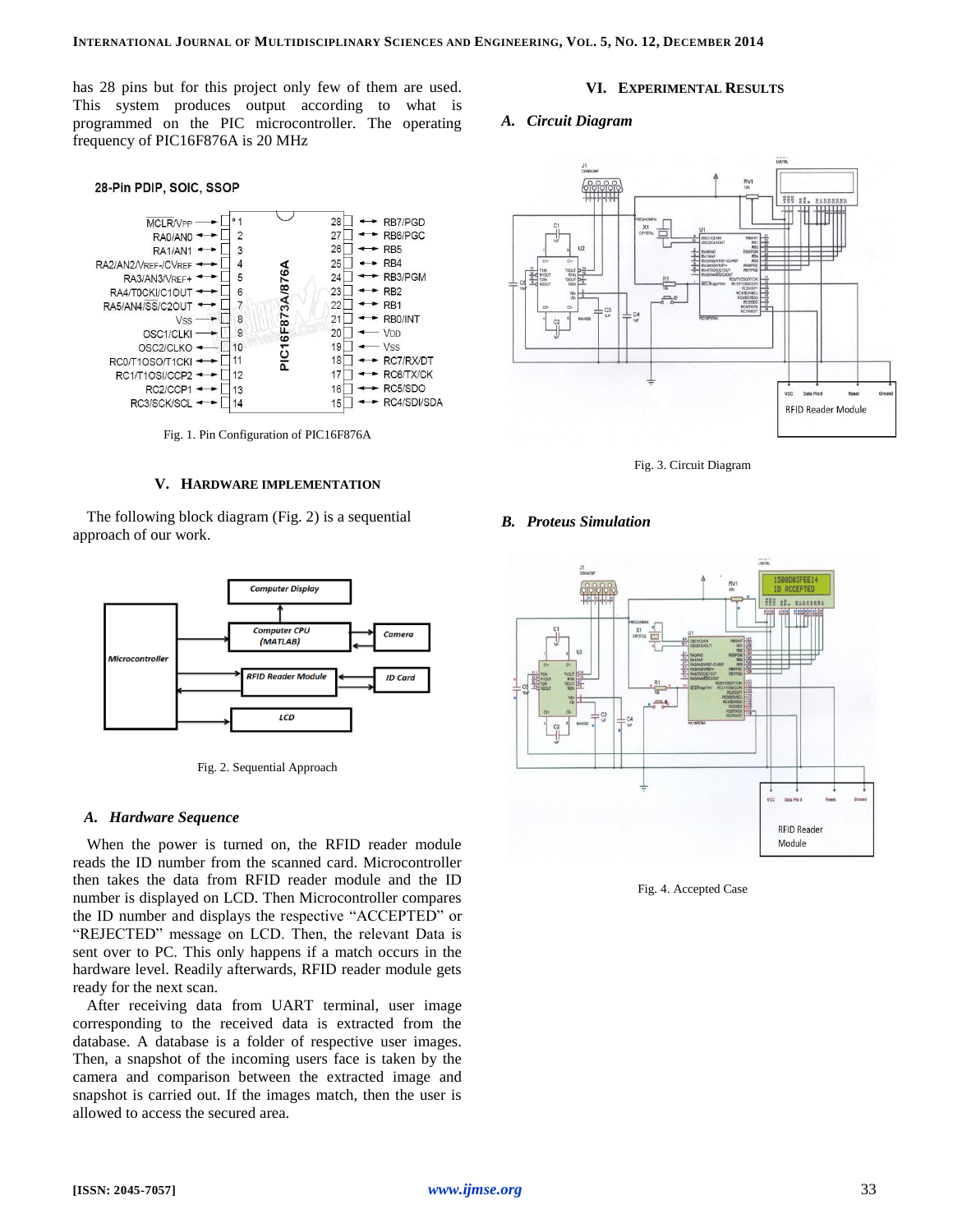

Fig. 5. Rejected Case





Fig. 6. Implemented Circuit

# *D. MATLAB Face Recognition*



Fig. 7. Matched Condition



Fig. 8. Unmatched Condition

# **VII. FUTURE WORK**

Since RFID is a simple and smart security gadget, hopefully it will be picked up by many security seeking bodies. Some possible applications of our work may be secured office entrance, personal vault security, RFID based car lock, secured network access, age verification system, personal car registration card. Use of active RF tags and high frequency reader module will increase the scanning range of the system. Integration of GSM module with the present system along with necessary microcontroller coding will provide a remote control over the secured area. Automatic switching of certain electrical appliances like, Air Conditioner, Fans, lights and etc. at different temperature levels, can be done at by integrating temperature sensors like LM35 and motion sensors.

## **VIII. CONCLUSION**

In our limited research perimeter, no exact resemblance of our work was found. Though, separate works on Radio Frequency Identification and Facial Recognition are available on respective fields of virtual intelligence, no such combination of RFID and Image Processing has come up in our findings. The goal of our project reflected a new thinking. Now, in working condition, this project holds up a fresh new approach of security system.

#### **REFERENCES**

- [1] Karmakar, N, "Introduction to RFID system," 3<sup>rd</sup> Edition, 2010.
- [2] A.K.M. Masum, Faruk Bhn, Kazi G.Azam, " RFID Applications: Prospectus and Challenges in Bangladesh", JIS, vol.4, pp.73-79, April 2013.
- [3] Kamran AHSAN , Hanifa SHAH and Paul KINGSTON , " RFID Applications: An Introductory and Exploratory Study", IJCSI, vol.7, No.3, Jan-2010.
- [4] Roy Want, "RFID Explained: A premier on Radio Frequency Identification Technology", 1<sup>st</sup> Edition, Morgan & Claypool Publishers (2006).
- [5] Rafael C. Gonzalez, Richard E. Woods, Steven L. Eddins, " Digital Image processing Using MATLAB", 5<sup>th</sup> Edition, Pearson Education, 2004.